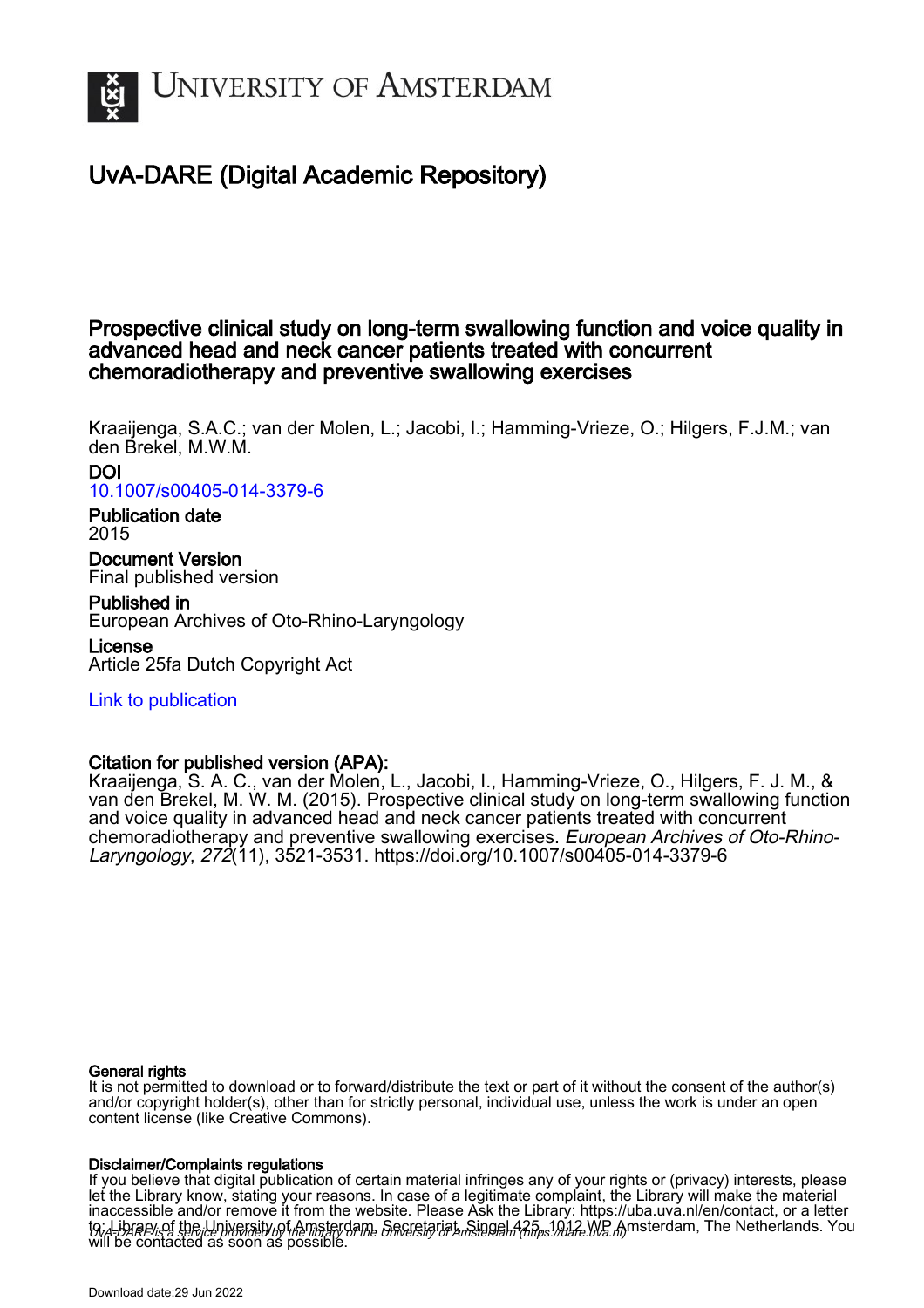HEAD AND NECK



# Prospective clinical study on long-term swallowing function and voice quality in advanced head and neck cancer patients treated with concurrent chemoradiotherapy and preventive swallowing exercises

Sophie A. C. Kraaijenga • Lisette van der Molen • Irene Jacobi • Olga Hamming-Vrieze • Frans J. M. Hilgers • Michiel W. M. van den Brekel

Received: 29 August 2014 / Accepted: 25 October 2014 / Published online: 8 November 2014 - Springer-Verlag Berlin Heidelberg 2014

Abstract Concurrent chemoradiotherapy (CCRT) for advanced head and neck cancer (HNC) is associated with substantial early and late side effects, most notably regarding swallowing function, but also regarding voice quality and quality of life (QoL). Despite increased awareness/knowledge on acute dysphagia in HNC survivors, long-term (i.e., beyond 5 years) prospectively collected data on objective and subjective treatment-induced functional outcomes (and their impact on QoL) still are scarce. The objective of this study was the assessment of long-term CCRT-induced results on swallowing function and voice quality in advanced HNC patients. The study was conducted as a randomized controlled trial on preventive swallowing rehabilitation (2006–2008) in a tertiary

This paper was selected for an ORAL PRESENTATION at the IFHNOS World Congress & AHNS Annual Meeting in New York City (July 2014).

S. A. C. Kraaijenga - L. van der Molen - I. Jacobi - F. J. M. Hilgers ⋅ M. W. M. van den Brekel (⊠) Department of Head and Neck Oncology and Surgery, The Netherlands Cancer Institute, Plesmanlaan 121, 1066 CX Amsterdam, The Netherlands e-mail: m.vd.brekel@nki.nl

O. Hamming-Vrieze

Department of Radiation Oncology, The Netherlands Cancer Institute, Plesmanlaan 121, 1066 CX Amsterdam, The Netherlands

F. J. M. Hilgers - M. W. M. van den Brekel Institute of Phonetic Sciences, University of Amsterdam, Spuistraat 210, 1012 VT Amsterdam, The Netherlands

M. W. M. van den Brekel

Department of Oral and Maxillofacial Surgery, Academic Medical Center, Meibergdreef 9, 1105 AZ Amsterdam, The Netherlands

comprehensive HNC center with twenty-two disease-free and evaluable HNC patients as participants. Multidimensional assessment of functional sequels was performed with videofluoroscopy, mouth opening measurements, Functional Oral Intake Scale, acoustic voice parameters, and (study specific, SWAL-QoL, and VHI) questionnaires. Outcome measures at 6 years post-treatment were compared with results at baseline and at 2 years post-treatment. At a mean follow-up of 6.1 years most initial tumor-, and treatment-related problems remained similarly low to those observed after 2 years follow-up, except increased xerostomia (68 %) and increased (mild) pain (32 %). Acoustic voice analysis showed less voicedness, increased fundamental frequency, and more vocal effort for the tumors located below the hyoid bone  $(n = 12)$ , without recovery to baseline values. Patients' subjective vocal function (VHI score) was good. Functional swallowing and voice problems at 6 years post-treatment are minimal in this patient cohort, originating from preventive and continued posttreatment rehabilitation programs.

Keywords Head and neck cancer - Chemoradiotherapy - Dysphagia - Swallowing - Voice - (Preventive) rehabilitation exercises

#### Introduction

Organ preservation protocols with concurrent chemoradiotherapy (CCRT) are increasingly used for primary treatment of locally advanced head and neck cancer (HNC). Meta-analytic data from randomized controlled trials (RCTs) show improved loco-regional control and overall survival advantages for these protocols as compared to radiotherapy (RT) alone [\[1](#page-9-0)], but also higher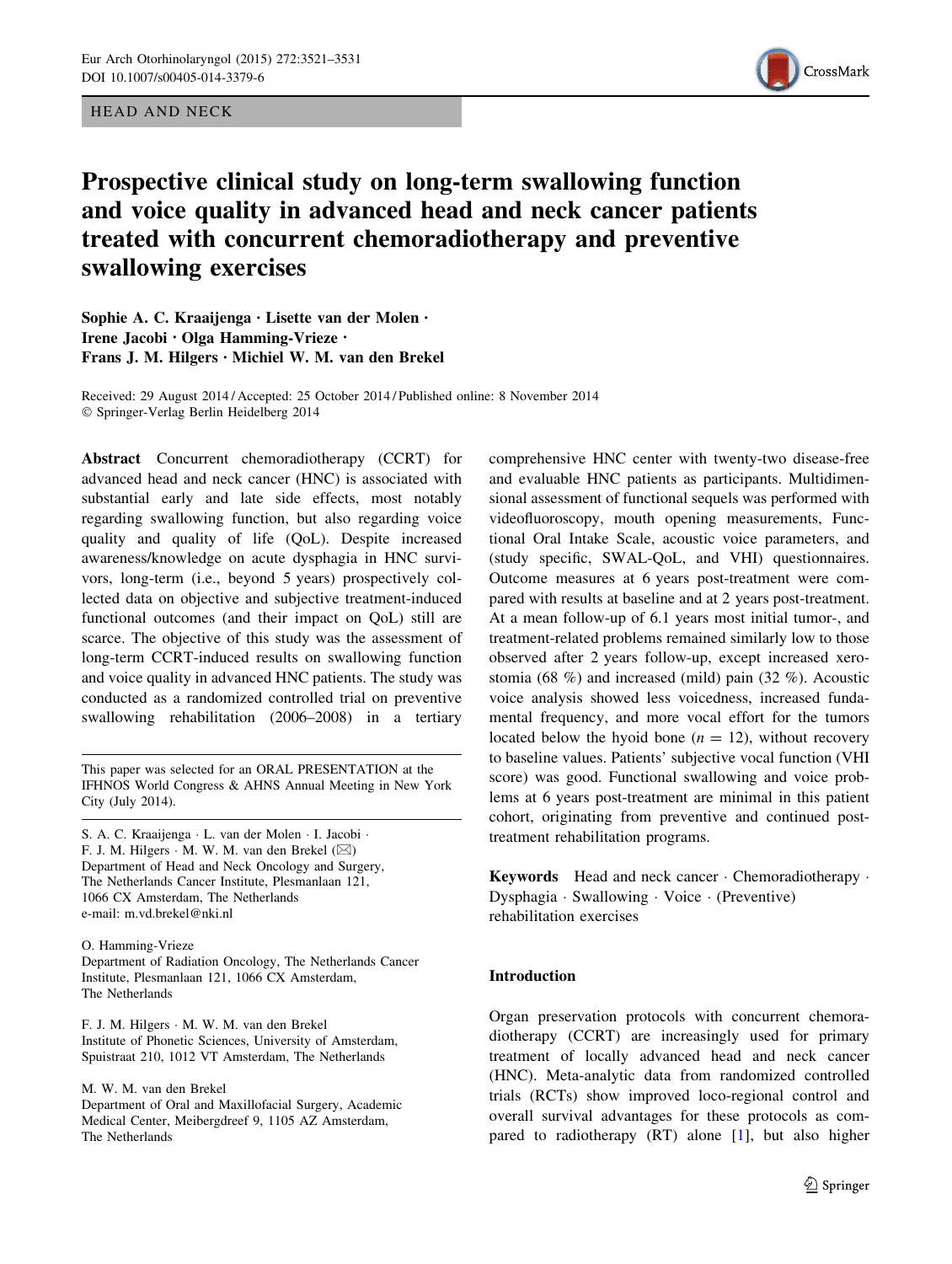incidence of dysphagia secondary to CCRT-induced tissue reactions such as mucositis, fibrosis, neuropathies, and especially xerostomia [[2,](#page-9-0) [3](#page-9-0)]. Both acute and long-term swallowing problems can result in decreased oral intake and eventually may lead to weight loss and (prolonged) nasogastric or percutaneous feeding tube dependency. Furthermore, dysphagia can adversely affect compliance to treatment and post-treatment recovery (e.g., because of aspiration problems), and can deteriorate patient's social contacts and quality of life (QoL) [\[3](#page-9-0)]. Since radiation fields frequently encompass the larynx, also substantial effects on voice quality have been noted, which are correlated to the RT dose to the larynx [\[4–6](#page-9-0)]. Combination with chemotherapy aggravates these negative effects on patients' speech, daily life activities, and again  $\text{OoL}$  [\[7](#page-9-0)[–13](#page-10-0)].

Regarding dysphagia in the HNC field, many centers have made attempts to prevent or reduce swallowing sequels following CCRT. So far, focus primarily has been on reduction of the dose on pharyngeal musculature with advanced RT treatment planning techniques such as intensity-modulated radiation therapy (IMRT) [\[14–18](#page-10-0)]. More recently, pre-, per- and post-treatment interventions ensuring continued use of swallowing musculature by adherence to targeted swallowing exercises (the 'use it or lose it' concept) are increasingly suggested in the literature to benefit HNC survivors [\[19](#page-10-0)]. Preventive rehabilitation programs have been associated with a long list of positive effects: improved QoL [[20\]](#page-10-0), better base of tongue retraction and better maintained epiglottic inversion [\[21](#page-10-0)], superior muscle maintenance and functional swallowing ability [\[22](#page-10-0)], better oral intake and clinician-rated swallowing function at three and 6 months [\[23](#page-10-0)], reduced extent and severity of penetration and/or aspiration, less trismus, less weight loss, and less pain (both short term [[24\]](#page-10-0) and at oneand two-years post-treatment [\[25](#page-10-0)]), and better oral intake and shorter duration of feeding tube dependency [\[26](#page-10-0)] posttreatment. Also maintained oral intake (no feeding tube dependency) has been shown to lead to better swallowing function after CCRT, possibly due to continued use of the swallowing musculature [\[26–28](#page-10-0)]. Benefits from preventive (swallowing) exercises have been reported in particular on the short term (up to 2 years)  $[19]$  $[19]$ . Eisbruch et al.  $[29]$  $[29]$  were among the first prospectively evaluating swallowing function in HNC survivors, and these authors found objective swallowing dysfunction (high incidence of silent aspiration) 6–12 months after RT. Also Goguen et al. [[30\]](#page-10-0) described dysphagia to be only partly resolved 6–12 months following RT treatment. Nguyen et al. reported on somewhat longer term dysphagia severity following CCRT. After a median post-treatment follow-up of 17 months, severe dysphagia was found in 45 % of patients [\[31](#page-10-0)], whereas after more than 2 years post-treatment (median follow-up 26 months), it worsened in 20 % of patients [\[32](#page-10-0)]. More recently, Hutcheson et al. retrospectively evaluated dysphagia in HNC patients, who were treated more than 5 years ago. Aspiration and pharyngeal residue were the norm in all patients. Eighty-six percent had developed aspiration pneumonia and 66 % were tube feeding dependent as a consequence of their dysphagia [\[33](#page-10-0)]. Ackerstaff et al., and Metreau et al., evaluated longterm (5 years) results in advanced (stage IV) HNC patients following CCRT too. While Metreau et al. retrospectively assessed a high rate of dysphagia-related morbidity (feeding tube, oral supplements, and pneumonia) and QoL alterations, the prospective study of Ackerstaff et al. found QoL issues after 5 years follow-up to be similar to those at 1 year. A limitation of these latter two studies is that no objective evaluation of swallowing function was performed in these studies regarding long-term functional/QoL evaluation following CCRT. Moreover, none of these patient groups was treated with preventive (swallowing) exercises before, during, and/or after the course of treatment, whereas especially a prospective evaluation of swallowing therapy in the HNC population would be valuable/informative [\[3](#page-9-0)].

Regarding voice problems following (CC)RT for HNC, efforts to prevent or reduce sequels following treatment are scarcer. Furthermore, only few studies with adequate pretreatment data collection prospectively investigated changes in patient- and observer-rated voice quality [\[6](#page-9-0), [9–11,](#page-10-0) [34–36](#page-10-0)]. Longest follow-up was a year in all. Adequately controlled and randomized data on voice outcomes are scarce anyway, and the available studies often used different diagnostic tests to assess voice quality. Voice problems after (CC)RT treatment may be attributed to impaired vocal fold vibration with incomplete closure, as a result of dryness of the laryngeal mucosa, muscle atrophy, fibrosis, hyperemia, and erythema [\[8](#page-10-0), [37](#page-10-0)]. As a result, abnormal acoustic and aerodynamic measures (harmonicsto-noise ratio, fundamental frequency, measures of jitter, shimmer, and spectral tilt) have been demonstrated in irradiated HNC patients. Also subjective voice problems, often assessed with the Voice Handicap Index (VHI), are reported in the available but limited literature on this topic [\[6](#page-9-0), [38–42](#page-11-0)].

Earlier, we reported about the one- and two-year CCRTrelated functional outcomes from a previous prospective RCT, comparing two preventive swallowing rehabilitation regimens [\[25](#page-10-0)]. In comparison with the literature, swallowing problems were limited in both treatment arms. Here, the prospectively collected objective and subjective functional swallowing and voice outcomes of this study in the combined patient cohort still alive at 6 years will be reported.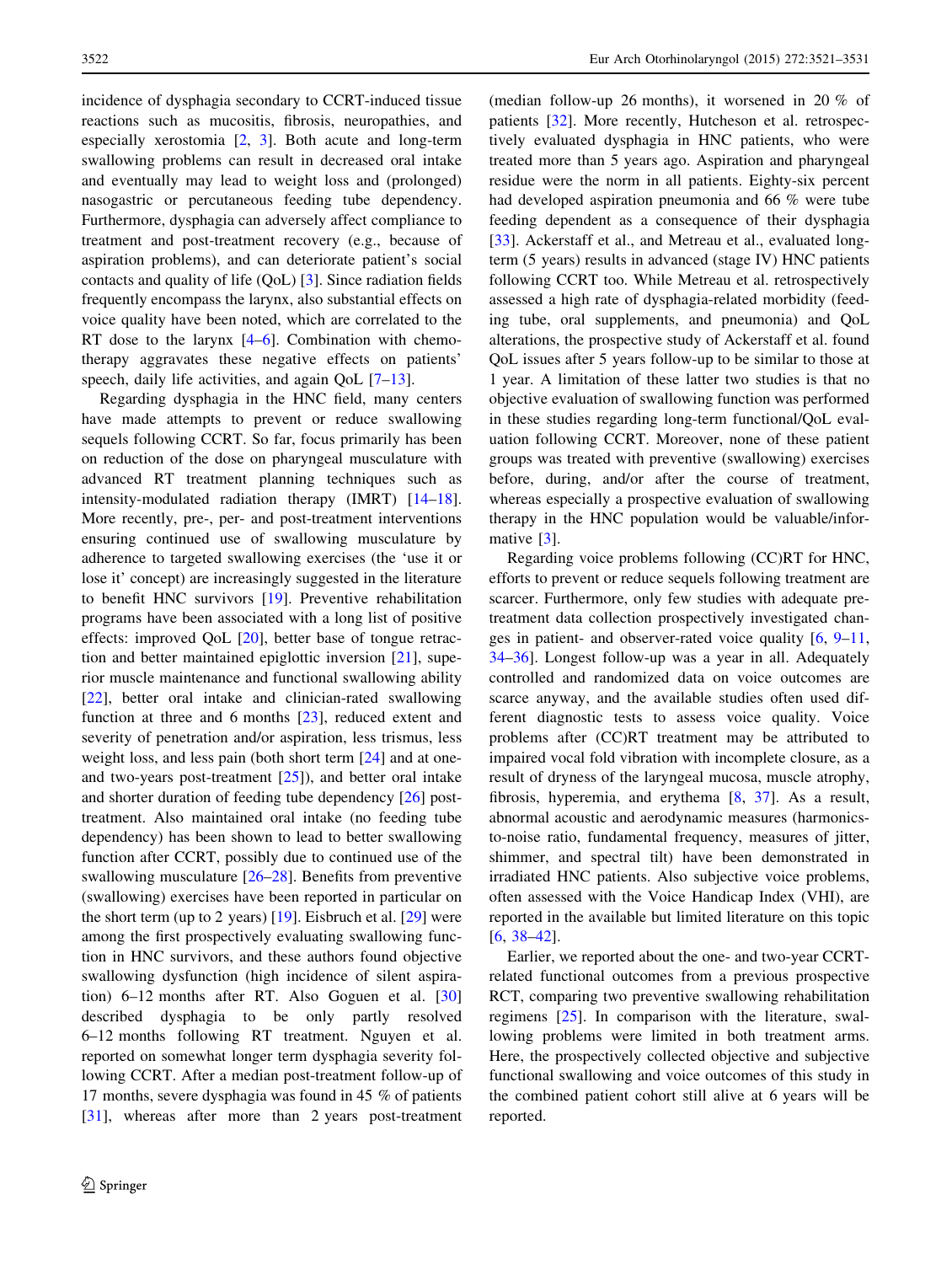#### Materials and methods

This study concerns the long-term follow-up of all diseasefree and evaluable patients from an original cohort of 55 patients with advanced (stage III and IV), functionally [[43\]](#page-11-0) or anatomically inoperable squamous cell carcinoma of the oral cavity, oropharynx, hypopharynx, larynx, or nasopharynx, who were treated with concurrent chemo-radiotherapy (CCRT) [[24,](#page-10-0) [25,](#page-10-0) [44\]](#page-11-0). Of the original patient cohort of 55 patients, 49 patients actually completed treatment. Each patient received 100 mg/m<sup>2</sup> Cisplatin as a 40 min IV infusion on days 1, 22, and 43. Intensity-modulated RT (IMRT) of 70 Gy in 35 fractions was administered over seven weeks starting concurrently with chemotherapy. Of the 22 evaluable patients (see below) 20 (91 %) received a radiation dose of 43.5 Gy or higher to the larynx, because of advanced stage of the tumors and/or positive lymph nodes [\[45](#page-11-0)].

The original study compared two preventive rehabilitation programs (consisting of standard logopaedic swallowing exercises or an experimental swallowing

Fig. 1 Consort flowchart with patient data and reasons for exclusion at the various assessment points

rehabilitation program, based on the TheraBite<sup>®</sup> Jaw Motion Rehabilitation System<sup>TM</sup>) [\[23](#page-10-0)]. Patients were instructed to practice daily from the start of treatment until 1 year post-treatment. Since both treatment groups showed more or less similar results, except for a slight but significant weight increase at 2 years with the experimental program [[28\]](#page-10-0), here the 6 years data of all disease-free and evaluable patients  $(n = 22)$  are combined. Of the additional seven patients included in the 2 years assessment  $(n = 29)$ , in the meantime three had died, three suffered from severe unrelated disease precluding their participation in this long-term evaluation (Alzheimer's disease, primary liver cancer, progressive obstructive pulmonary disease) and one patient refused to participate. Although during a telephone interview with this last patient no swallowing and/or voice complaints were revealed, he was excluded because most multidimensional assessment data were missing. All patient data and reasons for exclusion at the various assessment points are provided in the consort flowchart (Fig. 1).

![](_page_3_Figure_7.jpeg)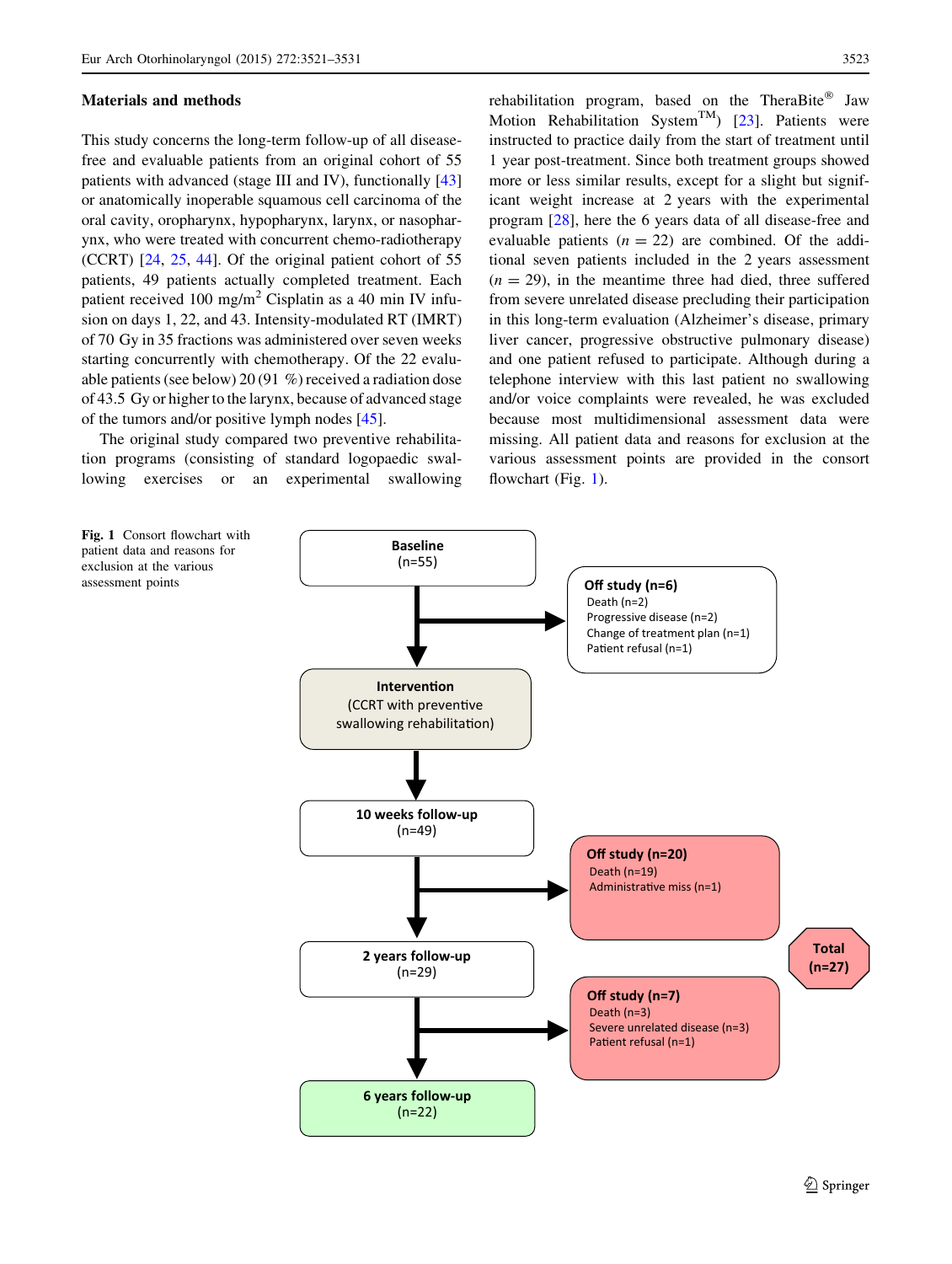#### Multidimensional assessment

As previously published [\[34](#page-10-0), [44\]](#page-11-0), assessment of functional (voice and swallowing) sequels was performed with multidimensional objective and subjective outcome measures. In short, the protocol included standard videofluoroscopy (VFS) to determine swallowing function, the Penetration and Aspiration Scale (PAS; score 1: material does not enter the airway, to 8: material enters the airway, passes below the vocal folds, and no effort is made to eject [[46\]](#page-11-0)), and an overall 'presence of residue' score (score 0: no residue, to score 3: residue above and below the vallecula, with minimal residue judged as normal). Maximum interincisor (mouth) opening (MIO) was measured in mm using the disposable TheraBite range of motion scale, and trismus was defined as a MIO of  $\leq$ 35 mm [[47\]](#page-11-0). Oral intake/ nutritional status was assessed with the Functional Oral Intake Scale (FOIS; range from 1 to 7 with 1: nothing by mouth to 7: no oral restrictions), and with data on tube feeding dependency, weight change, and Body Mass Index (BMI). Pain was assessed with a visual analog scale (VAS) of 0–100 mm with zero being no pain and 100 being the worst possible pain (VAS; score 0–4 mm: no pain, to score 75–100: severe pain) [\[48](#page-11-0)].

Acoustic voice parameters (voicedness, fundamental frequency, harmonics-to-noise ratio, measures of spectral tilt, jitter and shimmer measures, and nasality) were derived from recordings in a quiet room of a standard Dutch text and sustained/a/. Acoustic analysis was performed with the program PRAAT [\(www.praat.org](http://www.praat.org)).

A study-specific questionnaire, in part based on the EORTC-HN and EORTC-C30, was used to evaluate patients' perception of swallowing function, mouth opening and voice quality, several QoL aspects, and compliance with the exercises [\[44](#page-11-0)]. Additionally, at the 6-year assessment point, the SWAL-QOL and the Voice Handicap Index (VHI) questionnaires were administered. The SWAL-QOL is one of the validated questionnaires for assessing patients' swallowing impairment (44-items that assess 10 QoL domains, each ranging from 0 to 100 with a higher score indicating more impairment) [[49,](#page-11-0) [50\]](#page-11-0). The VHI is a validated 30-item questionnaire scored on a 0–4 point scale for measuring patients' subjective suffering caused by dysphonia, specified into three subscales (physical, functional, emotional) identified with ten items each. The total VHI score can range from 0 to 120 with a higher score corresponding to a higher degree of patientreported vocal handicap (VHI score 0–30: minimal handicap; 31–60: moderate handicap; 60–120: significant and serious handicap) [[51,](#page-11-0) [52](#page-11-0)]. At the start of the original RCT (2006) these questionnaires were not yet validated into Dutch, and thus these data are only available at the 6-year assessment point. All (other) outcome measures at 6 years post-treatment were compared with results at baseline and at 2 years post-treatment.

#### Statistical analysis

All data were collected and analyzed in a specially developed Statistical Package of Social Sciences database (SPSS, Inc, Chicago, Illinois; version 20.0). Concerning the functional outcome parameters, percentages of reported/measured disorders were calculated at each assessment point, comparable to the methods described by Logemann et al. [\[53](#page-11-0)]. McNemar's test with Bonferroni correction was used for pairwise comparisons among the various assessment points (baseline, 2 years- and 6 years post-treatment). Continuous variables (i.e., weight and MIO) were compared by means of paired  $t$  tests. For acoustic voice analysis, patients were divided into several subgroups according to tumor site. Independent sample  $t$  tests were used for comparisons between groups and paired  $t$  test were used for pairwise (subgroup) comparisons over time. For all analyses, a  $p$  value of  $\leq 0.05$  was considered to be statistically significant. Overall survival (OS) was calculated from randomization until death or last time of assessment. Survival curves were generated with the Kaplan–Meier method. The log-rank test was used to examine the difference in OS between subgroups.

#### Results

#### Patients' characteristics

At approximately 6 years (median follow-up 74 months, range 67–83 months) 22 patients (17 male and 5 female, mean age: 63 years; range 45–79 years) were disease free and evaluable. Three patients (all stage IV; 14 %), who had required a salvage neck dissection for residual regional disease, were kept in the analysis. Patients' and tumor characteristics of the total patient group that started and completed treatment  $(n = 49)$ , of the evaluated patients  $(n = 22)$ , and of those who were not evaluable  $(n = 27)$ , are given in Table [1](#page-5-0). Except for T-stage, there were no significant differences between the groups with respect to gender, mean age, tumor site, or general tumor stage (stage III or IV).

#### Swallowing function

Table [2](#page-6-0) shows overall percentages of laryngeal penetration and/or aspiration, contrast residue, tube feeding, abnormal FOIS score, trismus, patients' perceived swallowing and mouth opening issues (e.g., xerostomia), pain (VAS), mean mouth opening (MIO) and mean weight. As can be seen,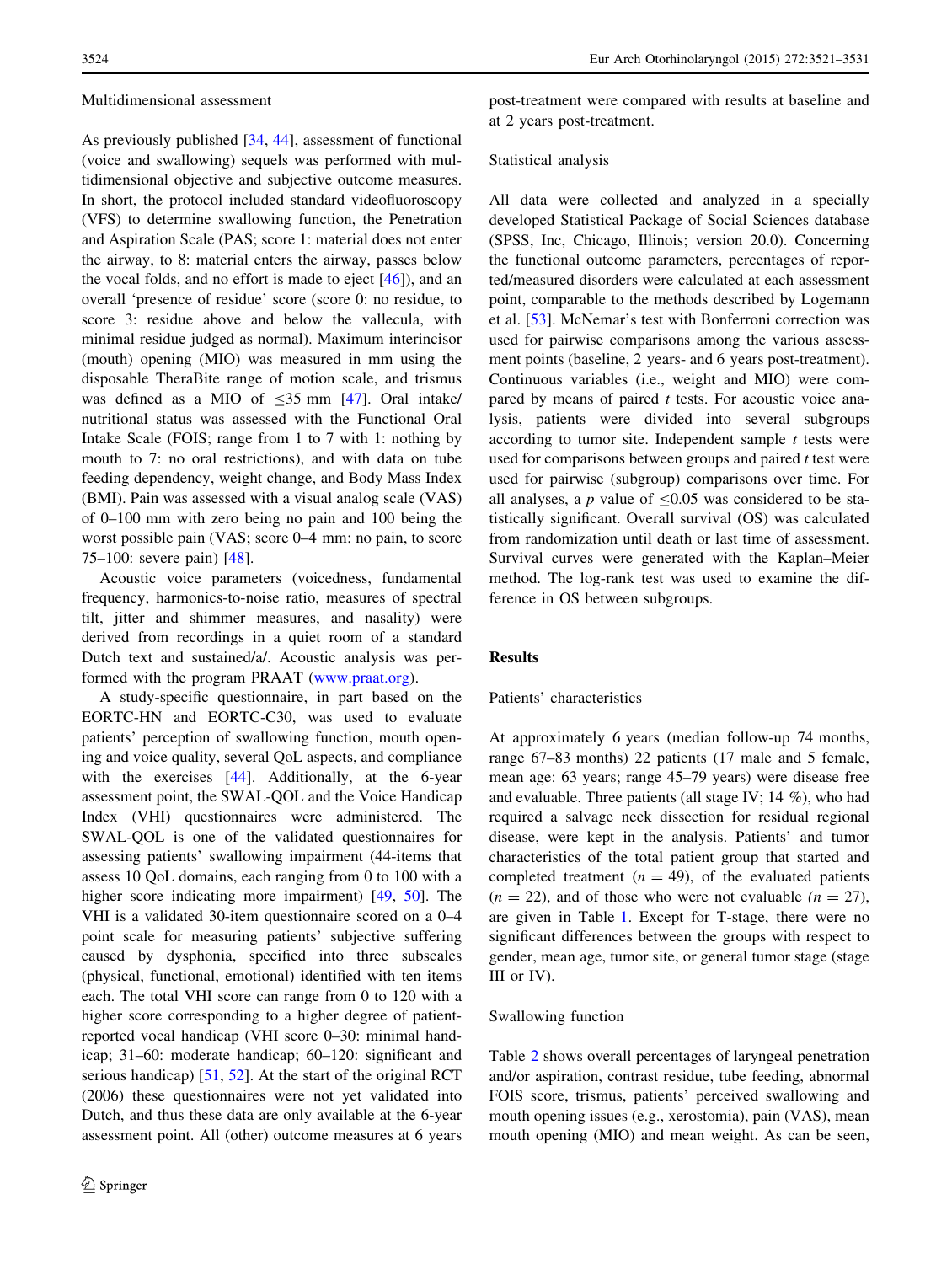<span id="page-5-0"></span>**Table 1** Clinical characteristics of patients at baseline  $(n = 55)$ , patients at the 6-year assessment point  $(n = 22)$ , and patients, who went off study ( $n = 27$ )

|                                                   | <b>Baseline</b>                 | Patients who started treatment           |                                         |  |  |  |
|---------------------------------------------------|---------------------------------|------------------------------------------|-----------------------------------------|--|--|--|
|                                                   | Pre-<br>treatment<br>$(n = 55)$ | 6 years evaluated<br>patients $(n = 22)$ | Not evaluated<br>patients<br>$(n = 27)$ |  |  |  |
| Gender                                            |                                 |                                          |                                         |  |  |  |
| Male $(\%)$                                       | 44 (80)                         | 19 (86)                                  | 22 (82)                                 |  |  |  |
| Female (%)                                        | 11(20)                          | 3(14)                                    | 5(18)                                   |  |  |  |
| Age at baseline<br>(range)                        | 58 (32-79)                      | $57(39-73)$                              | $56(32-78)$                             |  |  |  |
| Tumor site                                        |                                 |                                          |                                         |  |  |  |
| Nasopharynx <sup>a</sup><br>$(\%)$                | 7(13)                           | 4(18)                                    | 3(11)                                   |  |  |  |
| Oral cavity/<br>Oropharynx <sup>a</sup><br>$(\%)$ | 29 (53)                         | 10(46)                                   | 14 (52)                                 |  |  |  |
| Hypopharynx/<br>Larynx <sup>b</sup> $(\%)$        | 19(35)                          | 8(36)                                    | 10(37)                                  |  |  |  |
| NT group $(\%)$                                   | 13 (24)                         | 6(27)                                    | 5(19)                                   |  |  |  |
| LHBT group<br>$(\%)$                              | 42 (76)                         | 16(73)                                   | 22 (81)                                 |  |  |  |
| Tumor stage                                       |                                 |                                          |                                         |  |  |  |
| Stage III (%)                                     | 17(31)                          | 10(45)                                   | 6(22)                                   |  |  |  |
| Stage IV (%)                                      | 38 (69)                         | 12(55)                                   | 21 (78)                                 |  |  |  |
| T-stage                                           |                                 |                                          |                                         |  |  |  |
| $T1$ (%)                                          | 8 (15)                          | 5(23)                                    | 3(11)                                   |  |  |  |
| T2(%)                                             | 15(27)                          | 9(41)                                    | 6(33)                                   |  |  |  |
| $T3(\%)$                                          | 21 (38)                         | 7(32)                                    | 12 (44)                                 |  |  |  |
| T4(%)                                             | 11 (20                          | 1(5)                                     | 6(22)                                   |  |  |  |
| N stage                                           |                                 |                                          |                                         |  |  |  |
| N0(%)                                             | 6(11)                           | 2(9)                                     | 2(7)                                    |  |  |  |
| $Nl(\%)$                                          | 15(27)                          | 8(36)                                    | 6(22)                                   |  |  |  |
| N2(%)                                             | 28 (51)                         | 8(36)                                    | 18 (67)                                 |  |  |  |
| N3(%)                                             | 6(11)                           | 4(18)                                    | 1(4)                                    |  |  |  |
| Exercise group                                    |                                 |                                          |                                         |  |  |  |
| Standard<br>group $(\%)$                          | 28 (51)                         | 10(45)                                   | 12 (44)                                 |  |  |  |
| Experimental<br>group $(\%)$                      | 27 (49)                         | 12(55)                                   | 15 (56)                                 |  |  |  |

For acoustic analyses, tumor sites were grouped as *above hyoid bone*<sup>a</sup> and below hyoid bone<sup>b</sup>, and according to velopharyngeal tumor extension (NT group Nasopharyngeal and Tonsil tumors, LHBT group Laryngeal, Hypopharyngeal, and Base of Tongue tumors)

some functional problems were already present at baseline, related to tumor site and/or extension. Furthermore, Table [2](#page-6-0) shows that many functional and QoL aspects had not significantly changed over the various assessment points, except increased xerostomia (baseline vs. 6 years;  $p = 0.003$ ), ultimately reported by two-thirds of the patients. Despite the non-significant differences over time, some trends will be discussed.

Regarding swallowing function, the percentages of laryngeal penetration and/or aspiration and the frequency of more than normal residue above and below the hyoid bone on VFS ( $n = 18$ ) remained more or less stable over time (this concerned mainly patients with a tumor located at the larynx or hypopharynx). None of the patients was dependent on tube feeding or on nutritional oral supplements at 6 years post-treatment. Regarding mouth opening, only one patient (5 %), who had been treated for a tumor located at the oropharynx (tonsillar carcinoma), showed trismus at the 6-year assessment point. Patients' perceived trismus was higher, and was reported by six patients (27 %), of whom four actually showed a measurable decreased MIO (mean decrease 8 mm; range 3–15 mm) compared to baseline values. Pain in the head and neck region was already present in 36 % of patients before treatment onset, decreased below baseline levels at 2 years post-treatment, and tended to increase again at 6 years post-treatment (32 %;  $p = 0.06$ ). With respect to QoL issues related to swallowing function at 6 years post-treatment, xerostomia  $(n = 15; 68\%;$  especially in oropharyngeal cancer  $(n = 9)$ patients), and problems with swallowing solids (50 %) were most frequently reported.

#### Voice quality

Table [3](#page-7-0) shows the subjective and objective voice parameters divided into subgroups according to tumor site above/ below the hyoid bone (HB), and for the parameter nasality according to velopharyngeal tumor extension (nasopharyngeal and tonsil tumors) or not (laryngeal, hypopharyngeal, and base of tongue tumors). See Table [3](#page-7-0) for the number of patients per subgroup. For subjective voice analysis ( $n = 22$ ), mean VHI scores, as assessed at 6 years post-treatment, are shown. For acoustic voice analysis  $(n = 19)$ , three patients were excluded due to missing data or poor quality of the voice recordings. For these parameters mean differences between measures at baseline and measures at 6 years are shown.

Regarding subjective voice outcomes at the 6-year assessment point, half of the patients ( $n = 11$ ; 50 %) perceived their voice as different from baseline. The median total VHI score at 6 years post-treatment was 3 (mean = 12; range 0–91;  $n = 22$ ). Patients with a tumor located below the HB ('below HB group') reported higher total VHI scores (mean  $= 21$ , median  $= 11$ , range 0–91), indicating more voice problems, in comparison with those with a tumor above the hyoid bone ('above HB group'; mean  $= 7$ , median  $= 1$ , range 0–47). In particular the physical and functional subscales of the VHI predicted the total VHI scores. Emotional voice problems were reported by seven patients, who all had high physical and functional VHI sub scores. Five were laryngeal cancer patients and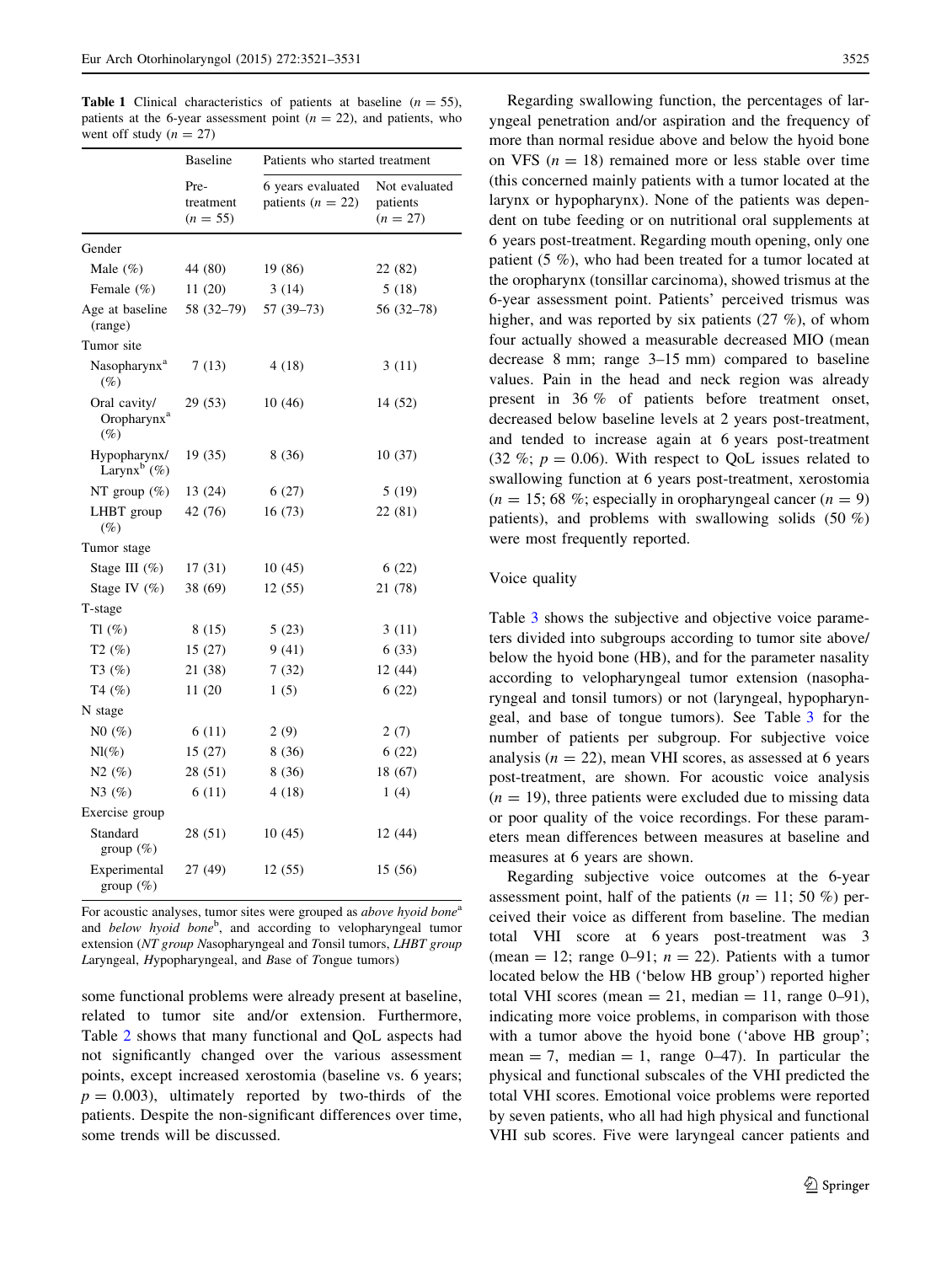<span id="page-6-0"></span>Table 2 Percentages of disorders and other measures observed at the various assessment points after concurrent chemoradiotherapy in 22 advanced head and neck cancer patients

Bold value indicate statistical significance. Values marked by asterisks (\*) mean compared mean *p* values;  $\times$  means no statistical analyses possible. Videofluoroscopy records at 6 years post-treatment were available for 18 patients. If patients needed tube feeding, the QOL questions about oral transport and swallowing problems were not filled in CCRT concurrent chemoradiation therapy, HNC head and neck cancer, FOIS functional oral intake Scale, QOL quality of life

| Description of disorder $(n = 22)$   | Pre-<br>Post-treatment                  |                    |                    | McNemar's $p$ value |                    |
|--------------------------------------|-----------------------------------------|--------------------|--------------------|---------------------|--------------------|
|                                      | treatment<br><b>Baseline</b><br>$n(\%)$ | 2 years<br>$n(\%)$ | 6-years<br>$n(\%)$ | Pre vs.<br>6 years  | 2 years<br>6 years |
| Videofluoroscopy ( $n = 18$ )        |                                         |                    |                    |                     |                    |
| Aspiration or penetration            | 3(17)                                   | 3(18)              | 4(22)              | 1.0                 | 1.0                |
| Residue above and below<br>hyoid     | 17 (94)                                 | 11(65)             | 14 (78)            | 0.38                | 0.25               |
| Feeding tube                         | 0(0)                                    | 0(0)               | 0(0)               | $\times$            | $\times$           |
| Abnormal diet (FOIS score 1–6)       | 3(14)                                   | 2(9)               | 0(0)               | 0.25                | 0.50               |
| Pain (VAS)                           | 8(36)                                   | 2(9)               | 7(32)              | 1.0                 | 0.06               |
| <b>Trismus</b>                       | 2(9)                                    | 2(9)               | 1(5)               | 1.0                 | 1.0                |
| QOL aspect/issue                     |                                         |                    |                    |                     |                    |
| Perceived decreased mouth<br>opening | 1(5)                                    | 5(23)              | 6(27)              | 0.06                | 1.0                |
| Xerostomia                           | 4(18)                                   | 13 (59)            | 15 (68)            | 0.003               | 0.63               |
| Oral transport with solids           | 3(14)                                   | 5(23)              | 3(14)              | 1.0                 | 0.63               |
| Oral transport with paste            | 2(9)                                    | 1(5)               | 1(5)               | 1.0                 | 1.0                |
| Oral transport with liquids          | 0(0)                                    | 1(5)               | 1(5)               | 1.0                 | 1.0                |
| Swallowing problems with<br>solids   | 8(36)                                   | 11(50)             | 11(50)             | 0.51                | 1.0                |
| Swallowing problems with<br>paste    | 2(9)                                    | 1(5)               | 2(9)               | 1.0                 | 1.0                |
| Swallowing problems with<br>liquids  | 1(5)                                    | 0(0)               | 2(9)               | 1.0                 | 0.50               |
| Perceived different voice            | 8(37)                                   | 14 (64)            | 11(50)             | 1.0                 | 0.51               |
| Weight in kg (range)                 | $82(51-106)$                            | $80(56-105)$       | $81(57-110)$       | $0.61*$             | $0.54*$            |
| Mouth opening in mm (range)          | $52(26-69)$                             | $52(20-70)$        | $53(21-70)$        | $0.87*$             | $0.40*$            |

two were oropharyngeal cancer patients. The latter two received a high radiation dose  $(>55 \text{ Gy})$  to the larynx and both parotid glands.

For acoustic analysis of all voice parameters except voicedness and fundamental frequency (indicating pitch), one patient with a tumor below the HB was excluded because of the presence of a nasogastric feeding tube at baseline. It has to be noted that none of the patients suffered from a cold during voice recordings. Acoustic analysis of the read aloud text at baseline  $(n = 19)$  showed that patients in the 'below HB group'  $(n = 7)$  presented with significantly less voicedness than the patients in the 'above HB group'  $(n = 12;$  independent sample t test;  $p = 0.011$ ). Over time, there was no improvement in both groups, and the difference was still significant at 6 years post-treatment ( $p = 0.016$ ). There was also no significant improvement in the harmonics-to-noise ratio from baseline to 6 years post-treatment in both groups. Mean fundamental frequency during text aloud reading at 6 years posttreatment had not changed much for the 'above HB group', while it had significantly increased in the 'below HB group'  $(p = 0.044; \text{ see Fig. 2}).$  $(p = 0.044; \text{ see Fig. 2}).$  $(p = 0.044; \text{ see Fig. 2}).$  Jitter measures had increased as well in the 'below HB group', while shimmer measures were stable over time. In contrast, in the 'above HB group' shimmer had improved while jitter was stable. Measures of spectral tilt (indicating vocal effort) on sustained/a/ at baseline showed more effort in the 'below HB group' ( $p = 0.231$ ). At 6 years post-treatment, results had improved up to the level of the 'above HB group' (see Fig. [3](#page-7-0)). Velopharyngeal function was analyzed by nasality (antiformants) in sustained/a/. The patients were divided into subgroups according to velopharyngeal tumor extension ('NT group': Nasopharyngeal and Tonsil tumors;  $n = 6$ ) or not ('LHBT group': Laryngeal, Hypopharyngeal, and Base of Tongue tumors;  $n = 12$ ). While the 'NT group' showed improvements after 2 years compared to baseline, at 6 years post-treatment the measures had worsened again. Also in the 'LHBT group' there was a trend that the measures had worsened compared to baseline values (paired t test  $p = 0.087$ ).

#### General treatment outcomes

Beyond 6 years of treatment, 24 of the included 55 patients (44 %) had died; 14 patients had died of progressive (recurrent or residual) disease, two patients had died of a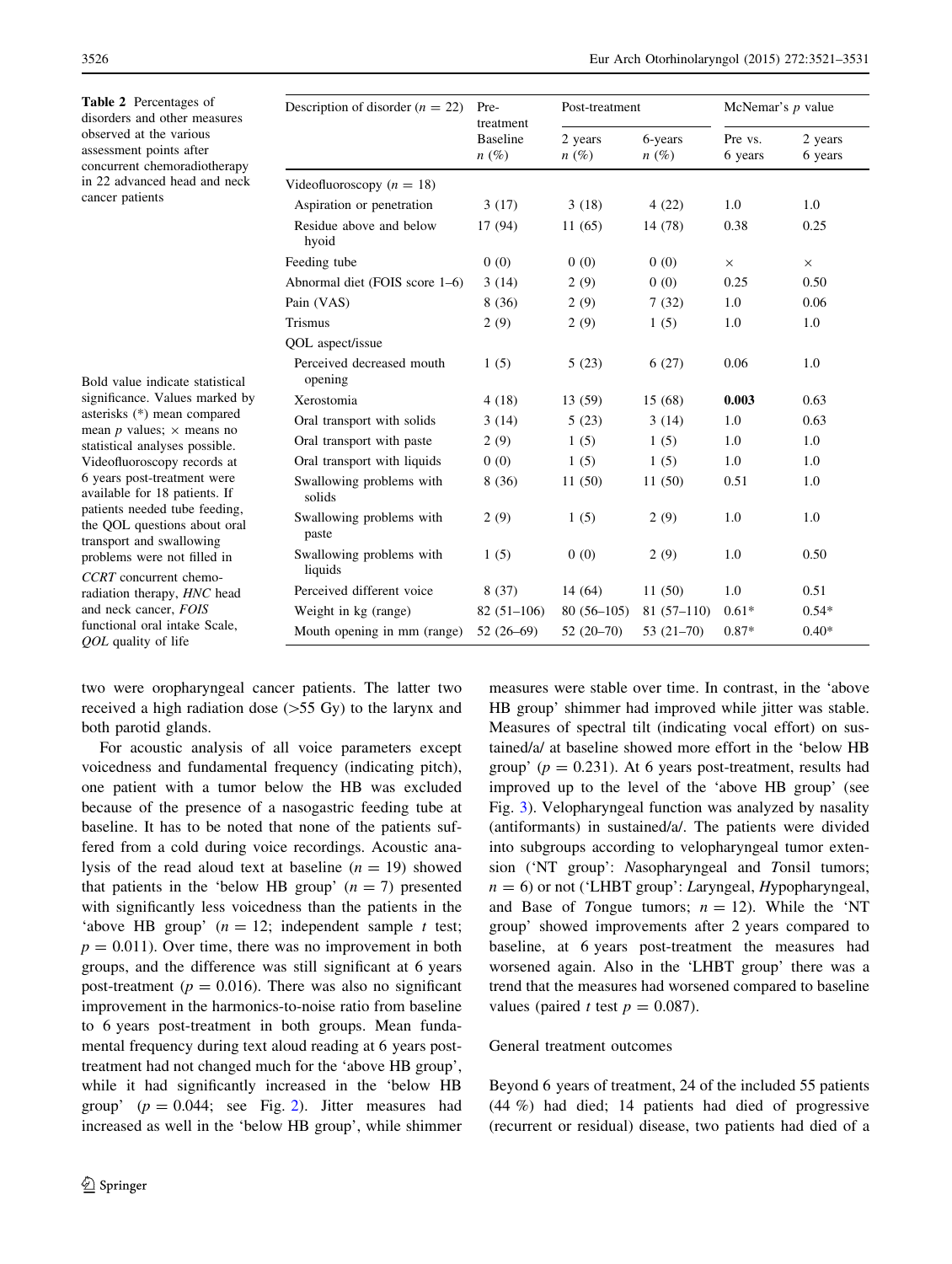<span id="page-7-0"></span>Table 3 Subjective and objective voice parameters divided according to tumor site

|                                  |          |                  | Above hyoid bone group |                  |      | Below hyoid bone group |                  | Total            |         |           |
|----------------------------------|----------|------------------|------------------------|------------------|------|------------------------|------------------|------------------|---------|-----------|
|                                  |          | $\boldsymbol{N}$ | Mean                   | <b>SD</b>        | N    | Mean                   | <b>SD</b>        | $\boldsymbol{N}$ | Mean    | <b>SD</b> |
| Voice Handicap Index (VHI) score |          | 14               | 6.86                   | 14.13            | 8    | 21.00                  | 29.80            | 22               | 12.00   | 21.64     |
| VHI physical domain              |          | 14               | 2.86                   | 5.91             | 8    | 10.13                  | 10.11            | 22               | 5.50    | 8.27      |
| VHI functional domain            |          | 14               | 2.71                   | 5.18             | 8    | 5.75                   | 8.97             | 22               | 3.82    | 7.46      |
| VHI emotional domain             |          | 14               | 1.29                   | 3.12             | 8    | 5.13                   | 11.75            | 22               | 2.68    | 7.46      |
| Voicedness/text/                 |          | 12               | $-1.50$                | 8.19             | 7    | 0.14                   | 7.38             | 19               | $-0.89$ | 7.73      |
| Fundamental frequency/text/      |          | 12               | $-2.92$                | 23.20            | 7    | $-12.71$               | 13.24            | 19               | $-6.53$ | 20.27     |
| Harmonics-to-noise ratio/a/      |          | 12               | $-1.81$                | 4.72             | 6    | $-0.52$                | 3.55             | 18               | $-1.38$ | 4.30      |
| Measures of spectral tilt/a/     |          | 12               | $-2.91$                | 4.63             | 6    | $-4.88$                | 7.91             | 18               | $-3.57$ | 5.76      |
| Jitter/a/                        |          | 12               | 0.00                   | 0.65             | 6    | $-0.21$                | 0.47             | 18               | $-0.07$ | 0.59      |
| Shimmer/a/                       |          | 12               | 2.60                   | 3.28             | 6    | $-0.37$                | 4.54             | 18               | 1.61    | 3.88      |
| $\boldsymbol{N}$                 | NT group |                  |                        | LHTB group       |      |                        | Total            |                  |         |           |
|                                  |          | Mean             | <b>SD</b>              | $\boldsymbol{N}$ | Mean | <b>SD</b>              | $\boldsymbol{N}$ |                  | Mean    | <b>SD</b> |
| Nasality/a/                      | 6        | $-3.59$          | 6.61                   | 12               | 0.72 | 6.04                   | 18               |                  | $-2.15$ | 6.59      |

For subjective voice analysis  $(n = 22)$ , mean Voice Handicap Index (VHI) scores, as assessed at 6 years post-treatment, are shown. For acoustic voice analysis  $(n = 19)$ , mean differences between measures at baseline and measures at 6 years are shown. For all acoustic voice parameters except voicedness and fundamental frequency, one patient with a tumor below the hyoid bone was excluded because of the presence of a nasogastric feeding tube at baseline

Above hyoid bone group Oral cavity, Oropharyngeal (tonsil and base of tongue), and Nasopharyngeal tumors, Below hyoid bone group Laryngeal and Hypopharyngeal tumors, NT group Nasopharyngeal and Tonsil tumors, LHBT group Laryngeal, Hypopharyngeal, and Base of Tongue tumors

![](_page_7_Figure_5.jpeg)

Fundamental frequency (pitch)

![](_page_7_Figure_7.jpeg)

Measures of spectral tilt (effort)

Fig. 2 Change in fundamental frequency ("pitch") between measures at baseline and at 6 years post-treatment among patients with a tumor above the hyoid bone  $(n = 12)$  and below the hyoid bone  $(n = 7)$ . Negative values mean increased pitch between the two assessment points

Fig. 3 Change in measures of spectral tilt (''vocal effort'') between baseline and 6 years post-treatment among patients with a tumor above the hyoid bone ( $n = 12$ ) and below the hyoid bone ( $n = 6$ ). Negative values show a decrease in vocal effort between the two assessment points

second primary malignancy (lung and liver) and eight patients had died due to other/unknown causes. The 6-yearoverall survival (OS) rate, based on the original cohort of 55 patients, was 60 %. Both tumor stage and site (stage IV, oral cavity) were found to be associated with poorer OS in this patient cohort. Patients with a tumor located at the nasopharynx  $(n = 7)$  showed the best OS. See Fig. [4](#page-8-0) for the Kaplan–Meier curves for OS per tumor stage.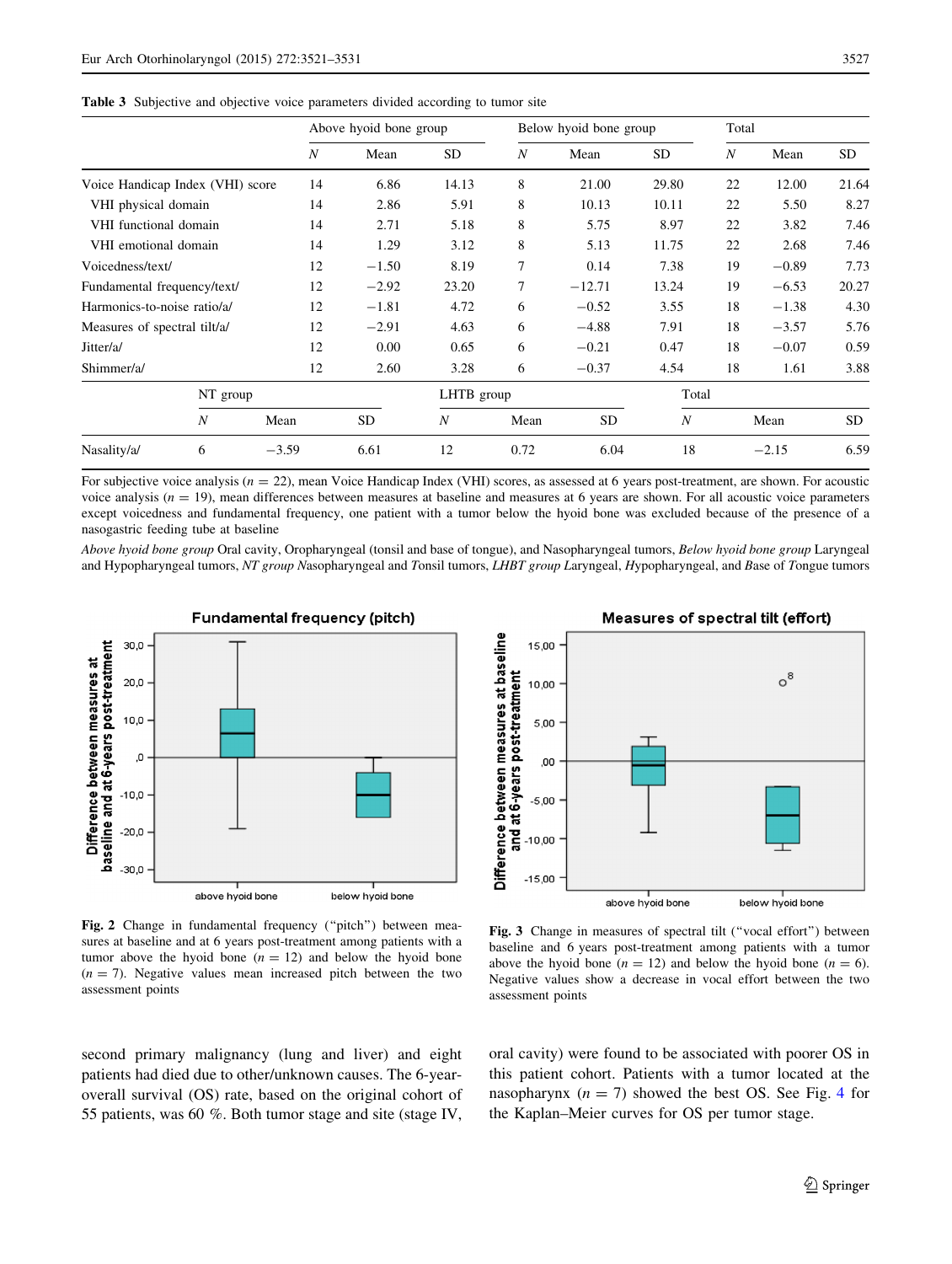<span id="page-8-0"></span>![](_page_8_Figure_1.jpeg)

Fig. 4 Kaplan–Meier curve for overall survival (OS) per tumor stage with poorer OS ( $p = 0.067$ ) for stage IV tumors compared to stage III tumors

#### Discussion

This prospective clinical study on swallowing function and voice quality in advanced head and neck cancer (HNC) patients treated with concurrent chemoradiotherapy (CCRT) and preventive swallowing exercises shows that functional swallowing and voice problems at 6 years posttreatment are minimal. Moreover, no significant changes since the one-year (voice quality [\[34](#page-10-0)])- or 2-year (swallowing function [\[25](#page-10-0)])-assessment points are found.

#### Swallowing function

In the earlier reports on this CCRT-preventive swallowing rehabilitation trial, outcomes were compared with an inhouse preceding RCT on CCRT with a similar (IMRT) therapy protocol, except for the application of this preventive swallowing rehabilitation protocol. Since the 5-year results of this latter trial are published as well [\[54](#page-11-0)], and data from prospective studies with longer follow-up after preventive swallowing rehabilitation still are scarce [\[19](#page-10-0)], it is again possible and interesting to also compare the more long-term results of both trials. Regarding swallowing function and oral intake, in that earlier study it was found that 7/71 patients (10 %) still required tube feeding at 5 years post-treatment, whereas in the present study all patients were able to consume a normal oral diet at the 6-year assessment point. In the preceding CCRT study, no objective evaluation of swallowing function was performed, which precludes comparison of those data available for the present study. Comparison to some extent is possible with the study of Hutcheson et al. [\[33](#page-10-0)], which evaluated late dysphagia (dysphagic patients with a median of 9 years post-treatment), and included videofluoroscopic studies. Pharyngeal residue and aspiration was found in all patients, with silent aspiration occurring in 23/28 patients (82 %). Six patients (21 %) were feeding tube dependent and 11 patients (38 %) had developed trismus. However, only symptomatic dysphagic patients were evaluated in that study, precluding estimate of the prevalence of late dysphagia, and in depths comparison with our findings.

It is not unlikely that the favorable swallowing outcomes in the present study can be attributed to the preventive and continued post-treatment rehabilitation programs, which were applied in this patient cohort. Preventive rehabilitation programs have been associated with better post-treatment swallowing outcomes before [\[20–26](#page-10-0)], especially on the short-term [[19\]](#page-10-0), and probably, the exercises applied are associated with better long-term results as well.

Patients' perceived functional changes correlated only weakly with objective outcome measures. Regarding swallowing function, only one of the four patients who showed laryngeal penetration or aspiration on VFS, actually reported of swallowing problems. With regards to trismus, there was only one patient  $(5 \%)$  who actually fulfilled the criterion for an objective trismus  $(MIO \leq 35$  mm). Interestingly, however, patients' perceived trismus was higher ( $n = 6$ , including the objective trismus patient; 27 %), and in four of these six patients the MIO did show a measurable decrease (mean 8 mm) compared to baseline values. Therefore, clinical outcome measures should always be combined with patients' views, to gain best insight in the extent of the functional problems.

#### Voice quality

Since combined CCRT regimens can have adverse effects on voice quality as well, assessment of functional sequels of CCRT should include patients' voice quality, e.g., by calculating means of acoustic parameters at the various assessment points. In the present cohort, due to positive lymph nodes, the vast majority of patients (20/22) received a radiation dose of 43.5 Gy and higher to the larynx, which has been described in the literature as cutoff value for developing voice problems or chronic edema [[4,](#page-9-0) [5](#page-9-0)]. Voice problems can also occur due to changes in saliva production and lubrication, mainly as a result of radiation dose to the parotid gland and the laryngeal mucosa, which can lead to insufficient lubrication/dryness of the vocal folds [[37,](#page-10-0) [55](#page-11-0)]. Hence, the fact that generally all patients with a tumor located at the larynx or hypopharynx (still) demonstrated less voicedness and increased fundamental frequency at voice recordings at 6 years post-treatment is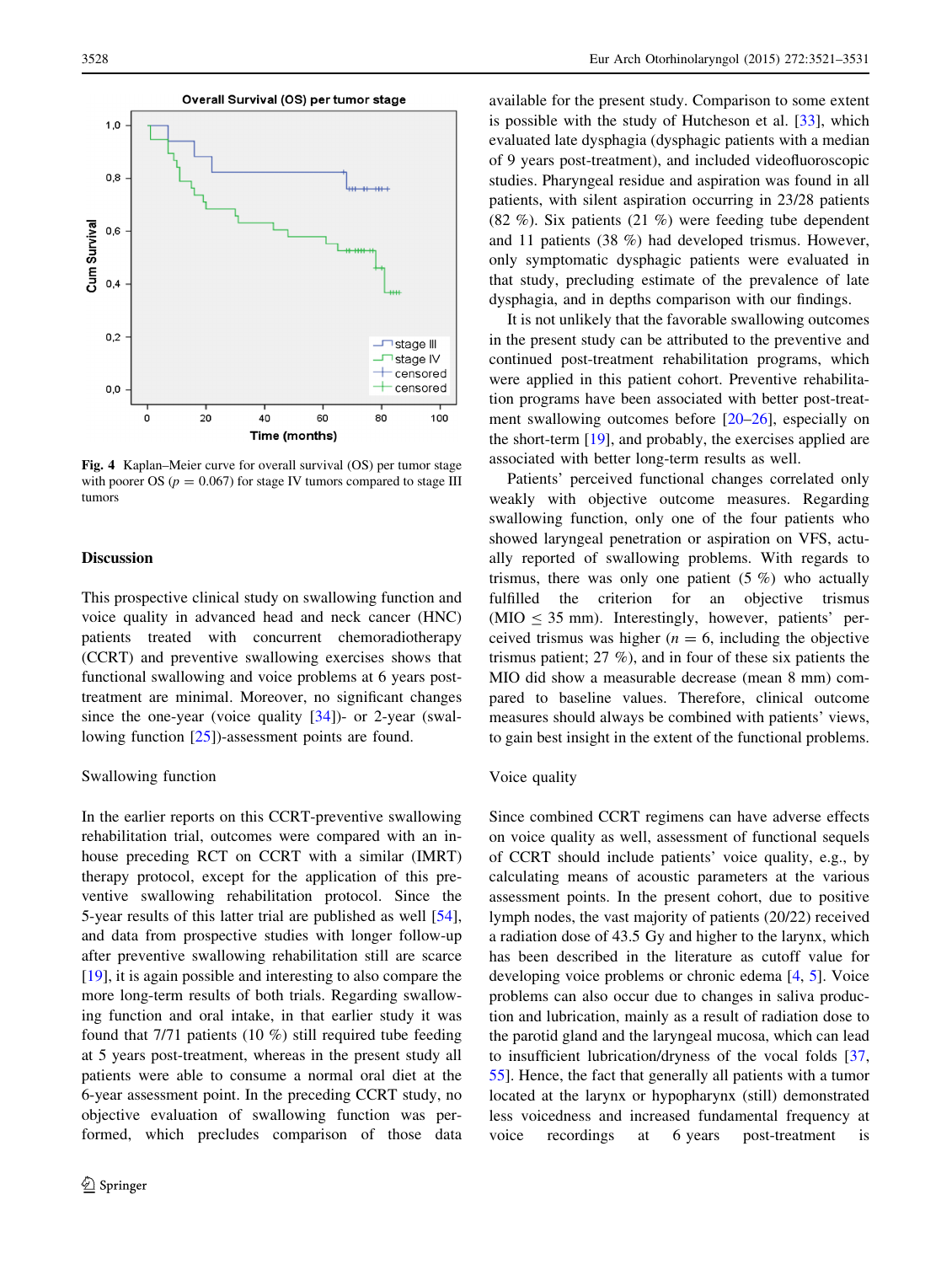<span id="page-9-0"></span>understandable. Interestingly, although this concerned only six patients, patients with a tumor located at the tonsil or nasopharynx, who had shown improvements in nasality at the 2-year assessment point, showed increased nasality again at the 6-year assessment point. Previously, only few studies with adequate pre-treatment data prospectively investigated effects of CCRT on voice quality, and the available studies often used different diagnostic tests [\[9](#page-10-0)– [11](#page-10-0), [34](#page-10-0), [36](#page-10-0)]. Longest follow-up was a year in all, except for the study of Vainshtein et al. [6] that evaluated voice changes up to 2 years following CCRT. However, only patient-reported voice quality was assessed in that study, while especially acoustic voice parameters at long-term follow-up would be informative, since changes in voice quality (i.e., more nasality) after 6 years of follow-up are demonstrable in our study.

Subjective voice complaints were evaluated in the present patient cohort with some study-specific questions (''do you perceive your voice as different from baseline''?) and with (sub) total VHI scores. Previously, subjective voice outcomes showed that 70 % of patients reported their voice as different from baseline to one year post-treatment [\[56](#page-11-0)]. Besides, most of the laryngeal and hypopharyngeal cancer patients already presented with voice problems at the time of diagnosis. At 6 years posttreatment, (still) half of the patients  $(50 \%)$  perceived their voice as different from baseline. Patients with a functional and/or physical voice disability (based on VHI sub scores [\[51](#page-11-0)]) reported of problems such as increased vocal effort, breathiness, and hoarseness. To date, there are little studies that evaluated VHI scores after CCRT treatment for HNC, especially at long term. In recent studies that evaluated voice quality, results showed decreases in voice quality following CCRT [6, [40\]](#page-11-0), with an impact on QoL and emotional distress [[42\]](#page-11-0). Though almost the whole VHI range (0–91) was covered in our patient population (with various tumor sites included) at 6 years post-treatment, the median total VHI score was only three. Apparently, the subjectively perceived and acoustically measured changes in voice quality were not considered a handicap for the vast majority of our patients.

#### Limitations

In prospective trials, patients are lost to follow-up because of death, or of progressive, residual or recurrent disease, which always forms a limitation in long-term evaluation of functional treatment results. Moreover, there might be a survival bias towards patients with good functional outcomes. Longer term severe unrelated disease and patient refusal are further decreasing the sample on which conclusions have to be based upon. And obviously, as can be seen in Table [1,](#page-5-0) more stage III than stage IV patients are surviving/evaluable (originally 33–66, and at 6 years almost 50–50). As a result, some selection bias cannot be excluded in the present study, which might as well in part explain the limited functional problems in the analyzed patient cohort. However, except for initial T-stage, the patient group at 6 years post-treatment  $(n = 22)$  still is comparable to the group at baseline  $(n = 49)$  concerning most patient and tumor characteristics (age, gender, tumor site and stage, etc.). Also the patients who went ''offstudy" after initial treatment ( $n = 27$ ) did not differ significantly on most of these parameters from the currently analyzed patients  $(n = 22)$ .

#### Conclusion

This is one of the first studies investigating CCRT-induced effects on swallowing function and voice quality in HNC patients 6 years after treatment. Overall, functional problems at 6 years post-treatment are minimal in this patient cohort, possibly due to the preventive and continued posttreatment swallowing rehabilitation programs applied.

Acknowledgments Harm van Tinteren, certified statistician at the Netherlands Cancer Institute is greatly acknowledged for his support and advice in the statistical analysis. This study was made possible by grants provided by ''Stichting de Hoop'' and the Verwelius Foundation.

#### References

- 1. Pignon JP, le Maitre A, Maillard E, Bourhis J (2009) Metaanalysis of chemotherapy in head and neck cancer (MACH-NC): an update on 93 randomised trials and 17,346 patients. Radiother Oncol J Eur Soc Ther Radiol Oncol 92(1):4–14
- 2. Hutcheson KA, Lewin JS (2012) Functional outcomes after chemoradiotherapy of laryngeal and pharyngeal cancers. Curr Oncol Rep 14(2):158–165
- 3. Metreau A, Louvel G, Godey B, Le Clech G, Jegoux F (2014) Long-term functional and quality of life evaluation after treatment for advanced pharyngolaryngeal carcinoma. Head Neck 36(11):1604–1610
- 4. Sanguineti G, Adapala P, Endres EJ, Brack C, Fiorino C, Sormani MP, Parker B (2007) Dosimetric predictors of laryngeal edema. Int J Radiat Oncol Biol Phys 68(3):741–749
- 5. Nguyen NP, Abraham D, Desai A, Betz M, Davis R, Sroka T, Chi A, Gelumbauskas S, Ceizyk M, Smith-Raymond L, Stevie M, Jang S, Hamilton R, Vinh-Hung V (2011) Impact of image-guided radiotherapy to reduce laryngeal edema following treatment for non-laryngeal and non-hypopharyngeal head and neck cancers. Oral Oncol 47(9):900–904
- 6. Vainshtein JM, Griffith KA, Feng FY, Vineberg KA, Chepeha DB, Eisbruch A (2014) Patient-reported voice and speech outcomes after whole-neck intensity modulated radiation therapy and chemotherapy for oropharyngeal cancer: prospective longitudinal study. Int J Radiat Oncol Biol Phys 89(5):973–980
- 7. Fung K, Yoo J, Leeper HA, Bogue B, Hawkins S, Hammond JA, Gilchrist JA, Venkatesan VM (2001) Effects of head and neck radiation therapy on vocal function. J Otolaryngol 30(3):133–139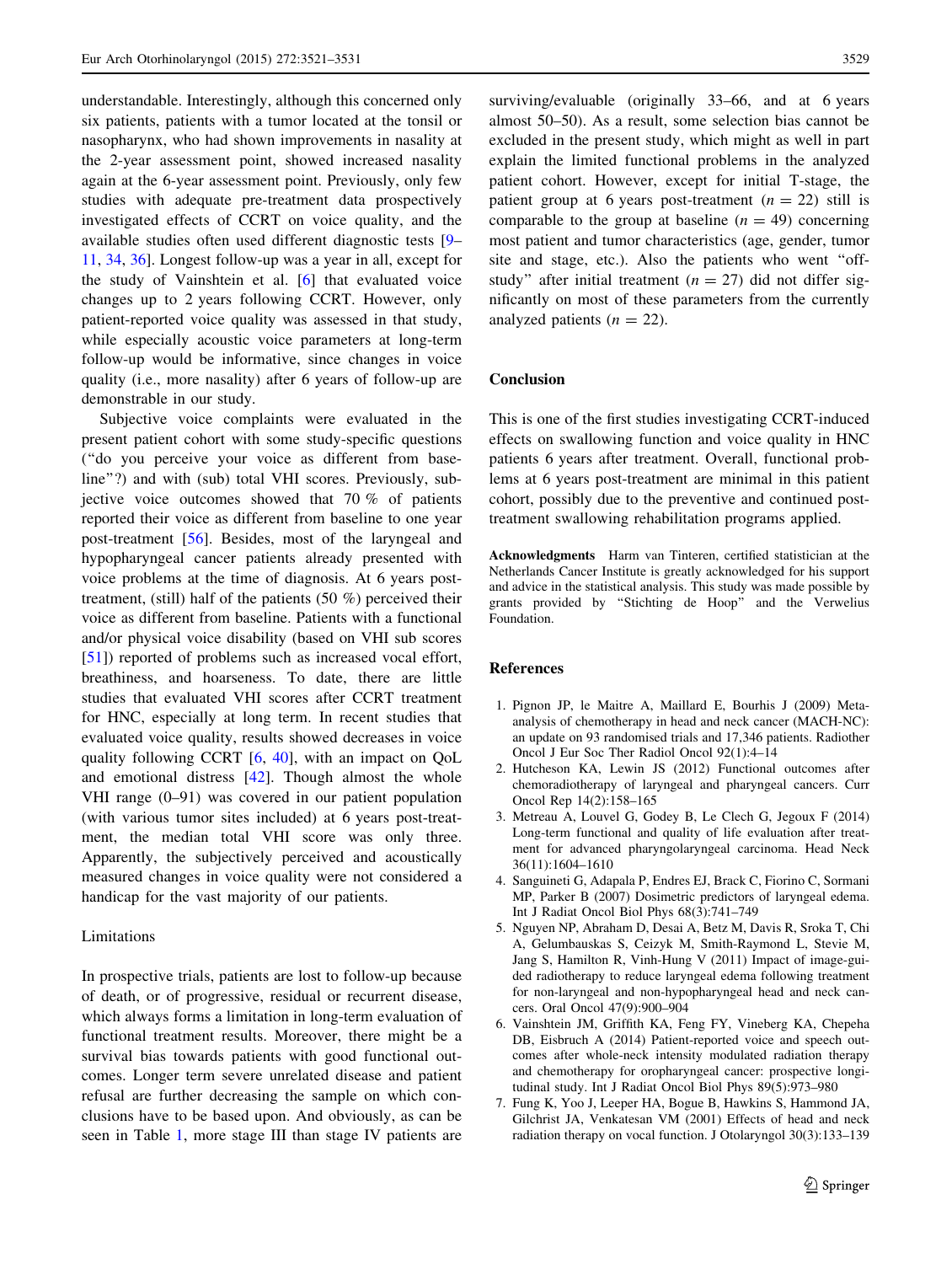- <span id="page-10-0"></span>8. Starmer HM, Tippett DC, Webster KT (2008) Effects of laryngeal cancer on voice and swallowing. Otolaryngol Clin North Am 41(4):793–818
- 9. Bibby JR, Cotton SM, Perry A, Corry JF (2008) Voice outcomes after radiotherapy treatment for early glottic cancer: assessment using multidimensional tools. Head Neck 30(5):600–610
- 10. Kazi R, Venkitaraman R, Johnson C, Prasad V, Clarke P, Newbold K, Rhys-Evans P, Nutting C, Harrington K (2008) Prospective, longitudinal electroglottographic study of voice recovery following accelerated hypofractionated radiotherapy for T1/T2 larynx cancer. Radiother Oncol 87(2):230–236
- 11. Agarwal JP, Baccher GK, Waghmare CM, Mallick I, Ghosh-Laskar S, Budrukkar A, Pai P, Chaturvedi P, D'Cruz A, Shrivastava SK, Dinshaw KA (2009) Factors affecting the quality of voice in the early glottic cancer treated with radiotherapy. Radiother Oncol 90(2):177–182
- 12. Jacobi I, van der Molen L, Huiskens H, van Rossum MA, Hilgers FJ (2010) Voice and speech outcomes of chemoradiation for advanced head and neck cancer: a systematic review. Eur Arch Otorhinolaryngol 267(10):1495–1505
- 13. Lazarus CL, Husaini H, Hu K, Culliney B, Li Z, Urken M, Jacobson A, Persky M, Tran T, Concert C, Palacios D, Metcalfe-Klaw R, Kumar M, Bennett B, Harrison L (2014) Functional outcomes and quality of life after chemoradiotherapy: baseline and 3 and 6 months post-treatment. Dysphagia 29(3):365–375
- 14. Feng FY, Kim HM, Lyden TH, Haxer MJ, Worden FP, Feng M, Moyer JS, Prince ME, Carey TE, Wolf GT, Bradford CR, Chepeha DB, Eisbruch A (2010) Intensity-modulated chemoradiotherapy aiming to reduce dysphagia in patients with oropharyngeal cancer: clinical and functional results. J Clin Oncol 28(16):2732–2738
- 15. Mowry SE, Tang C, Sadeghi A, Wang MB (2010) Standard chemoradiation versus intensity-modulated chemoradiation: a quality of life assessment in oropharyngeal cancer patients. Eur Arch Otorhinolaryngol 267(7):1111–1116
- 16. Roe JW, Carding PN, Dwivedi RC, Kazi RA, Rhys-Evans PH, Harrington KJ, Nutting CM (2010) Swallowing outcomes following Intensity Modulated Radiation Therapy (IMRT) for head and neck cancer—a systematic review. Oral Oncol 46(10):727–733
- 17. Eisbruch A, Kim HM, Feng FY, Lyden TH, Haxer MJ, Feng M, Worden FP, Bradford CR, Prince ME, Moyer JS, Wolf GT, Chepeha DB, Ten Haken RK (2011) Chemo-IMRT of oropharyngeal cancer aiming to reduce dysphagia: swallowing organs late complication probabilities and dosimetric correlates. Int J Radiat Oncol Biol Phys 81(3):93–99
- 18. Peponi E, Glanzmann C, Willi B, Huber G, Studer G (2011) Dysphagia in head and neck cancer patients following intensity modulated radiotherapy (IMRT). Radiat Oncol 6:1
- 19. Kraaijenga SA, van der Molen L, van den Brekel MW, Hilgers FJ (2014) Current assessment and treatment strategies of dysphagia in head and neck cancer patients: a systematic review of the 2012/13 literature. Curr Opin Support Palliat Care 8(2):152–163
- 20. Kulbersh BD, Rosenthal EL, McGrew BM, Duncan RD, McColloch NL, Carroll WR, Magnuson JS (2006) Pretreatment, preoperative swallowing exercises may improve dysphagia quality of life. Laryngoscope 116(6):883–886
- 21. Carroll WR, Locher JL, Canon CL, Bohannon IA, McColloch NL, Magnuson JS (2008) Pretreatment swallowing exercises improve swallow function after chemoradiation. Laryngoscope 118(1):39–43
- 22. Carnaby-Mann G, Crary MA, Schmalfuss I, Amdur R (2012) "Pharyngocise": randomized controlled trial of preventative exercises to maintain muscle structure and swallowing function during head-and-neck chemoradiotherapy. Int J Radiat Oncol Biol Phys 83(1):210–219
- 23. Kotz T, Federman AD, Kao J, Milman L, Packer S, Lopez-Prieto C, Forsythe K, Genden EM (2012) Prophylactic swallowing exercises in patients with head and neck cancer undergoing chemoradiation: a randomized trial. Arch Otolaryngol Head Neck Surg 138(4):376–382
- 24. van der Molen L, van Rossum MA, Burkhead LM, Smeele LE, Rasch CR, Hilgers FJ (2011) A randomized preventive rehabilitation trial in advanced head and neck cancer patients treated with chemoradiotherapy: feasibility, compliance, and short-term effects. Dysphagia 26(2):155–170
- 25. van der Molen L, van Rossum MA, Rasch CR, Smeele LE, Hilgers FJ (2013) Two-year results of a prospective preventive swallowing rehabilitation trial in patients treated with chemoradiation for advanced head and neck cancer. Eur Arch Otorhinolaryngol 271(5):1257–1270
- 26. Hutcheson KA, Bhayani MK, Beadle BM, Gold KA, Shinn EH, Lai SY, Lewin J (2013) Eat and exercise during radiotherapy or chemoradiotherapy for pharyngeal cancers: use it or lose it. JAMA Otolaryngol Head Neck Surg 139(11):1127–1134
- 27. Chen AM, Li BQ, Lau DH, Farwell DG, Luu Q, Stuart K, Newman K, Purdy JA, Vijayakumar S (2010) Evaluating the role of prophylactic gastrostomy tube placement prior to definitive chemoradiotherapy for head and neck cancer. Int J Radiat Oncol Biol Phys 78(4):1026–1032
- 28. Langmore S, Krisciunas GP, Miloro KV, Evans SR, Cheng DM (2012) Does PEG use cause dysphagia in head and neck cancer patients? Dysphagia 27(2):251–259
- 29. Eisbruch A, Lyden T, Bradford CR, Dawson LA, Haxer MJ, Miller AE, Teknos TN, Chepeha DB, Hogikyan ND, Terrell JE, Wolf GT (2002) Objective assessment of swallowing dysfunction and aspiration after radiation concurrent with chemotherapy for head-and-neck cancer. Int J Radiat Oncol Biol Phys 53(1):23–28
- 30. Goguen LA, Posner MR, Norris CM, Tishler RB, Wirth LJ, Annino DJ, Gagne A, Sullivan CA, Sammartino DE, Haddad RI (2006) Dysphagia after sequential chemoradiation therapy for advanced head and neck cancer. Otolaryngol Head Neck Surg 134(6):916–922
- 31. Nguyen NP, Moltz CC, Frank C, Vos P, Smith HJ, Karlsson U, Dutta S, Midyett FA, Barloon J, Sallah S (2004) Dysphagia following chemoradiation for locally advanced head and neck cancer. Ann Oncol 15(3):383–388
- 32. Nguyen NP, Moltz CC, Frank C, Vos P, Smith HJ, Karlsson U, Nguyen LM, Rose S, Dutta S, Sallah S (2006) Evolution of chronic dysphagia following treatment for head and neck cancer. Oral Oncol 42(4):374–380
- 33. Hutcheson KA, Lewin JS, Barringer DA, Lisec A, Gunn GB, Moore MW, Holsinger FC (2012) Late dysphagia after radiotherapy-based treatment of head and neck cancer. Cancer 118(23):5793–5799
- 34. L van der Molen, I Jacobi, MA van Rossum, FJ Hilgers (2010) Pre- and short-term Posttreatment vocal functioning in patients with advanced head and neck cancer treated with concomitant chemoradiotherapy. Interspeech 2582–2585
- 35. Adams G, Burnett R, Mills E, Penniment M (2013) Objective and subjective changes in voice quality after radiotherapy for early (T1 or T2, N0) laryngeal cancer: a pilot prospective cohort study. Head Neck 35(3):376–380
- 36. Jacobi I, van Rossum MA, van der Molen L, Hilgers FJ, van den Brekel MW (2013) Acoustic analysis of changes in articulation proficiency in patients with advanced head and neck cancer treated with chemoradiotherapy. Ann Otol Rhinol Laryngol 122(12):754–762
- 37. Lazarus CL (2009) Effects of chemoradiotherapy on voice and swallowing. Curr Opin Otolaryngol Head Neck Surg 17(3):172–178